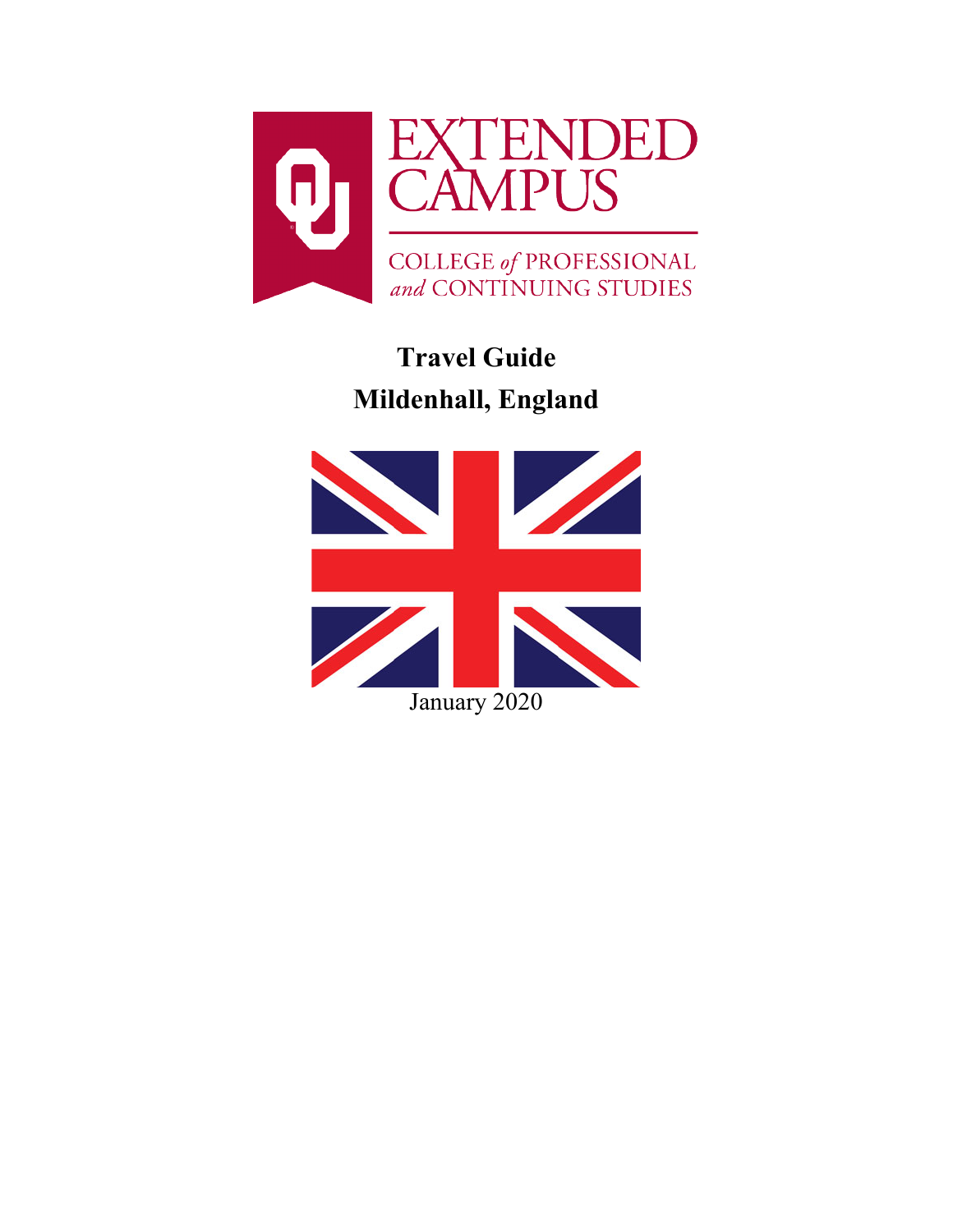## **Table of Contents**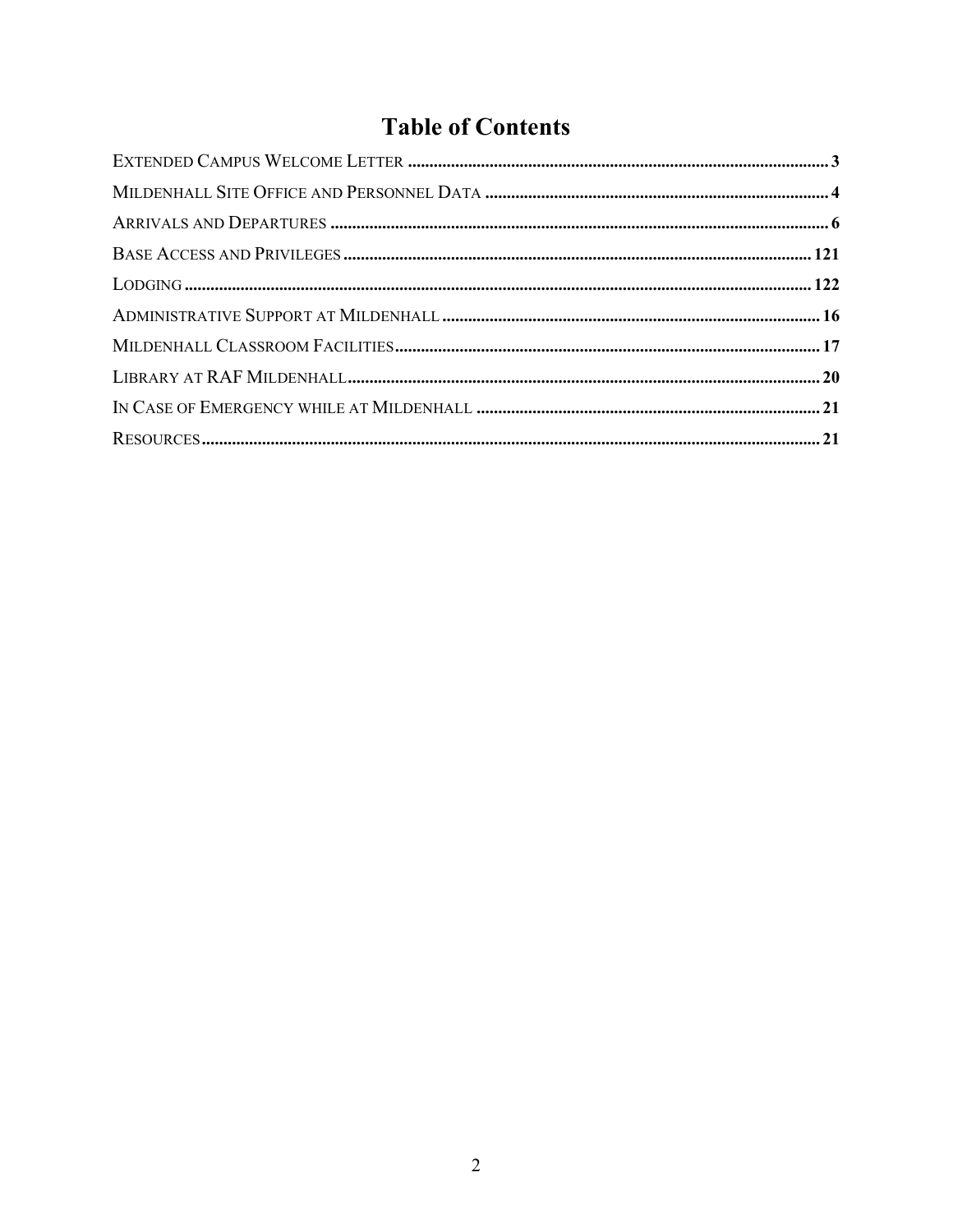## **Extended Campus Welcome Letter**

APO AE 09459 • DSN 238-4172 • CIV 011-44-1638-54-4172 • [apmildenhall@ou.edu](mailto:apmildenhall@ou.edu)

<span id="page-2-0"></span>Dear OU Professor:

It is a pleasure to welcome you to RAF Mildenhall, home of the 100<sup>th</sup> Air Refueling Wing and one of two University of Oklahoma sites in England!

RAF Mildenhall is home to four different types of aircraft, two Wings, and multiple personnel areas. Since 1934, when it officially opened, RAF Mildenhall has been at the center of aviation for the air forces of the United Kingdom and the United States. The 100th Air Refueling Wing, 352nd Special Operations Wing, several tenant units and its associated heavy aircraft are stationed here in support of U.S. and NATO commitments.

About 80 miles from London, RAF Mildenhall is in East Anglia, a rural area comprised of four counties: Norfolk, Suffolk, Essex and Cambridgeshire. East Anglia, steeped in medieval history, boasts a unique heritage and fascinating character. It is an area of quiet, unspoiled villages and a varied landscape: dense pine forests, rich farmlands, rivers, and marshes that stretch east to the North Sea. Historical points of interest include Ely Cathedral, Cambridge, and the medieval town of Bury St. Edmunds. Abbey and castle ruins from the middle Ages dot the landscape and village churches allow visitors to peer into the past.

This is a pleasant installation and has all the required facilities. For your information, your class will meet on base in the building the Education Center. It is within walking distance of your room as are most other facilities on the base, although, due to periodic increased military use of lodging, it is quite possible that professors will be required to stay off base. In this case, M&L Taxi taxis can travel on and off-base. If you want to be prepared for the weather before you come, the local weather is available on web page [http://www.bbc.co.uk/weather/ip28.](http://www.bbc.co.uk/weather/ip28)

I look forward to meeting you and hope that you will enjoy your teaching experience at Mildenhall. If you have the time to see a bit of England, I would be more than happy to provide travel information. Please visit the web sites listed on page 21 of this guide, and do not hesitate to get in touch with me about any aspect of your trip.

Sincerely,

UK Area Site Director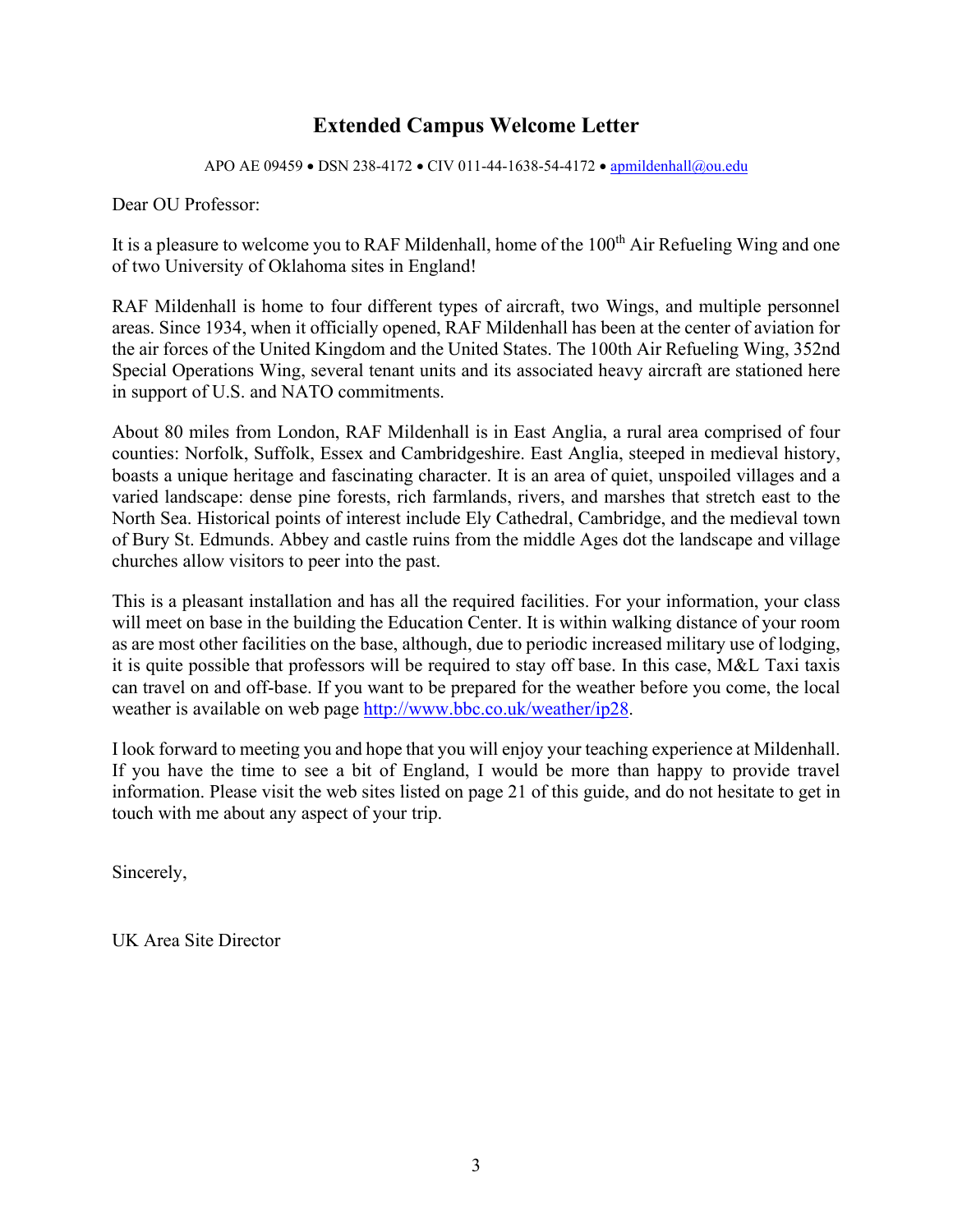## **Mildenhall Site Office and Personnel Data**

#### <span id="page-3-0"></span>**Civilian Address**

The University of Oklahoma RAF Mildenhall, Suffolk Building #427 IP 28 8NF U.K.

#### **APO Address (US Domestic Mail)**

The University of Oklahoma 100 FSS/FSDE Unit 4702 APO, AE 09459

#### **Office Phone Numbers**

- From United States: 011+44-1638-54-4172
- From Europe: 00+44-1638-54-4172
- Within England: 0-1638-54-4172
- From a military/DSN phone (throughout Europe): 238-4172

#### **Email**

Site Director: [apmildenhall@ou.edu](mailto:apmildenhall@ou.edu)

#### **OU Office Hours**

Tuesday & Thursday: 0830-1630 (8:30am – 4:30pm) Friday: Appointment Only

#### **Education Services Officer (ESO)**

Ms. Rachael Cossingham Civilian phone (from United States): 011-44-1638-54-3173 Military/DSN phone: 238-3173

#### **Advanced Programs Site Coordinator**

Chad Manos Phone: (405) 325-1959

#### **European Contract Support Office**

Dr. Peggy Lerner, Director: [apeudirector@ou.edu](mailto:apeudirector@ou.edu) Home phone: Included in travel documents

Jessica Smith, Assistant Director: [apeuprograms@ou.edu](mailto:apeuprograms@ou.edu)

Office Phone (from United States)011-49-631-7500-7415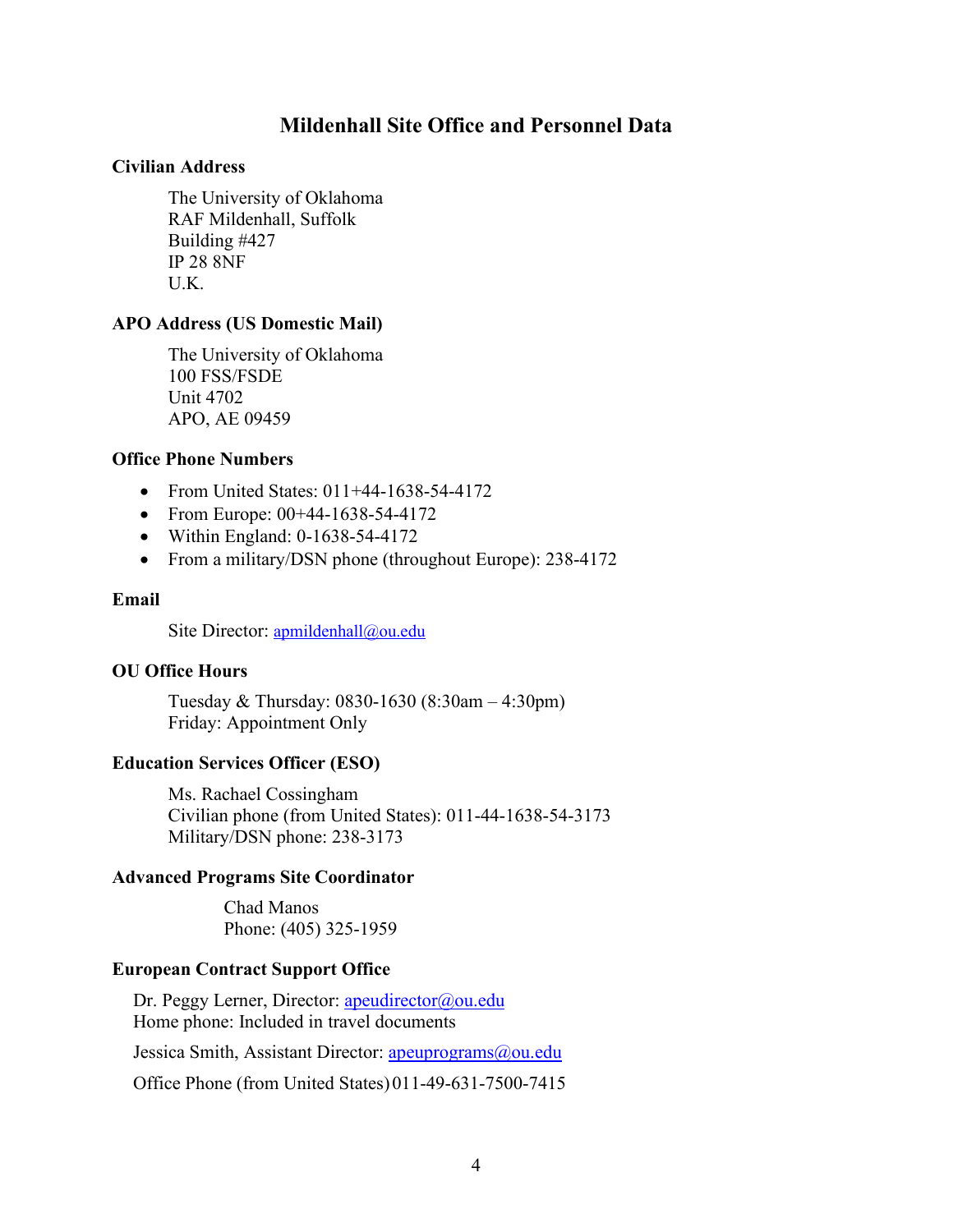Office Phone (within Germany) 0631-75007415

Office Fax (49) 63175007416

## **Mailing Address:**

The University of Oklahoma Attn: (enter name) CMR 469, General Delivery APO, AE 09227

#### **Street Address:**

<span id="page-4-0"></span>The University of Oklahoma Mannheimer Strasse 132 67657 Kaiserslautern , Germany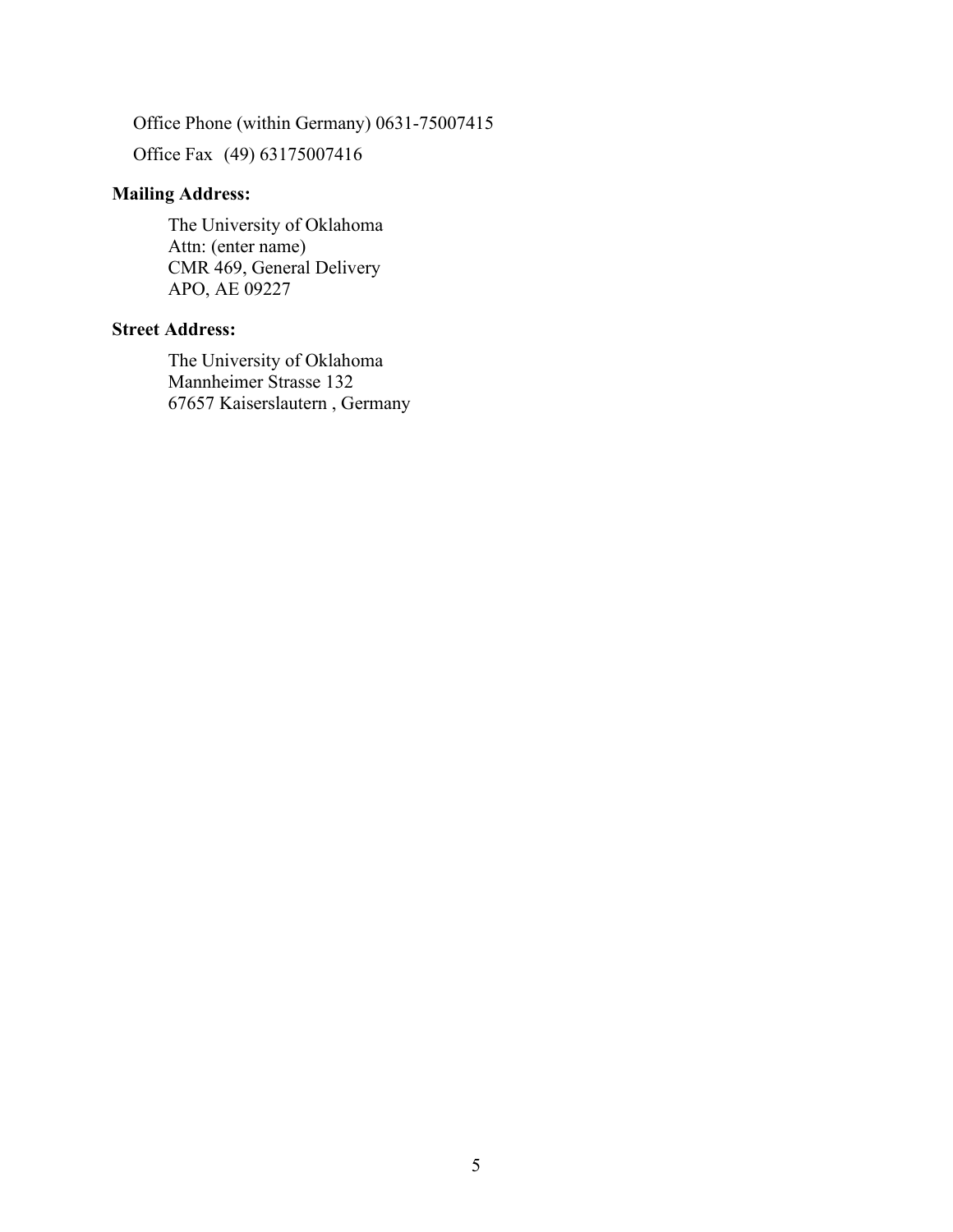## **Arrivals and Departures**

#### **Arrival at Heathrow Airport (primary airport used)**

#### **Disembarkation**

After you have left the aircraft, proceed to Passport Control. If you have not already done so, you must complete a landing card provided by your flight attendant or you can find additional cards in the passport control area.

#### **Passport Control**

In the immigration hall, proceed to the desk that deals with your passport type ("Other Countries"). Present your passport and landing card for inspection.

#### **Baggage Claim**

Proceed to the baggage claim area. Please report lost luggage immediately to the airline.

#### **Customs Clearance**

Passengers arriving from outside the European Community (EC) must pass through either the Red or Green customs channels.

## **Taking the Commercial Shuttle Bus**

Use the **National Express Airport Coach** (bus) service. Details, times, cost, pickup points and destination can be found at [www.nationalexpress.com.](http://www.gobycoach.com/TravelEnq/TravelEnq.cfm) Type in **'Heathrow'** in the 'from location field' and **'Mildenhall'** in the 'to destination field,' scroll to bottom of page and click on Times & Fares.

To take the correct bus, you should choose the **Mildenhall, coach stop**. Regardless of your scheduled bus time, your coach (bus) service's final destination will be **Norwich***,* which is posted on the front of the bus, with a stop at Mildenhall Village.

A taxi stand is at the drop-off point in the village for onward travel to **RAF Mildenhall**, Gateway Inn Billeting. A taxi will be unnecessary in most instances, since a Site Director will pick you up directly from the coach stop. As such, please note that it will be VERY important to contact the Site Director regarding arrival time to Mildenhall Village. National Express Service is the recommended service when flying into Stansted, Heathrow or Gatwick Airports for eventual arrival in the RAF Mildenhall/RAF Lakenheath area.

Departure times for the bus range 24 hours a day. The bus journey time will vary greatly depending on what time you're departing the airport. It could take as little as approximately 2 and one half hours or as much as nearly five hours. The difference is due to stops in London and/or Stansted Airport on the way to Mildenhall Village. Please allow 60-90 minutes after you depart the plane on arrival to clear customs when planning your bus schedule.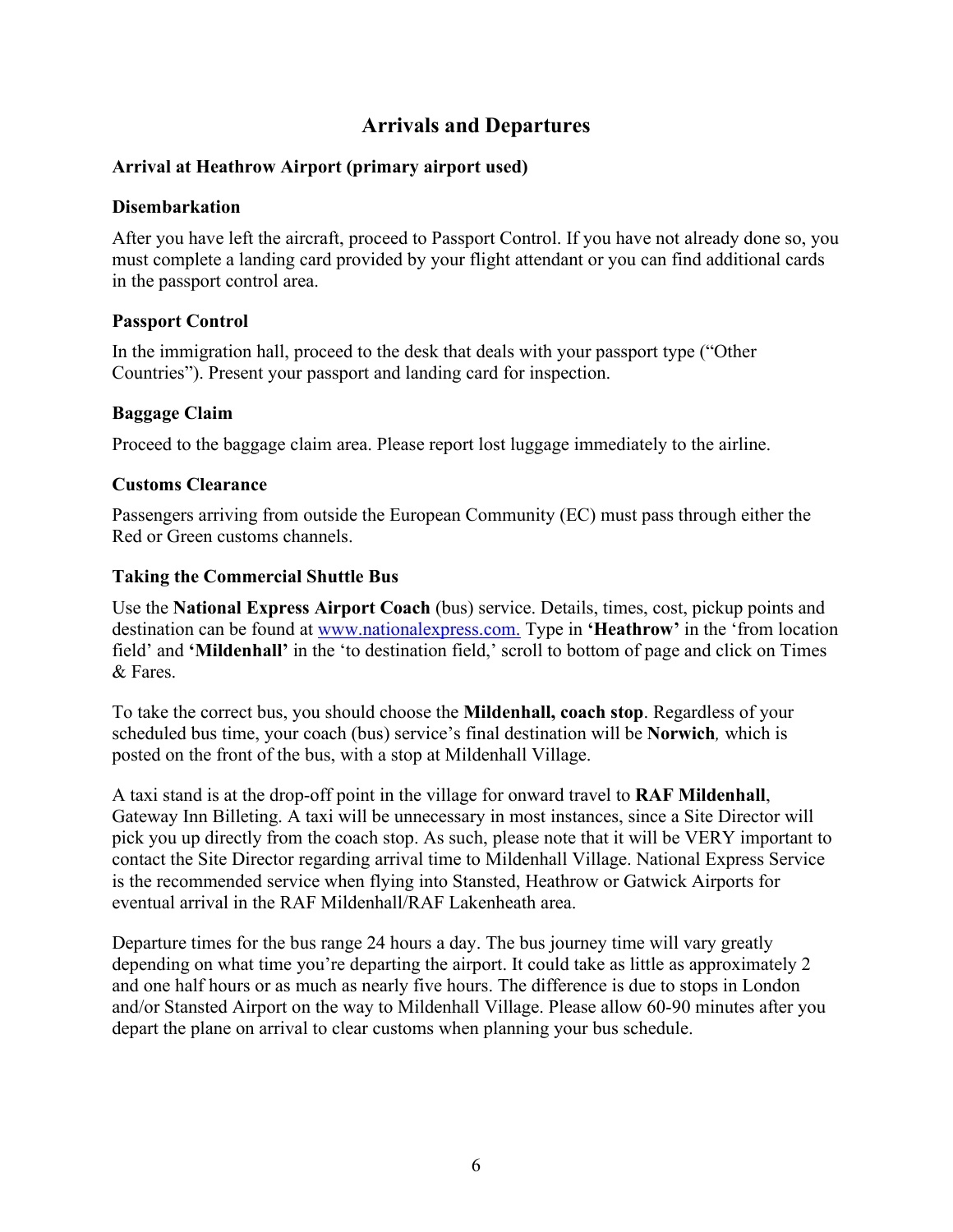## **To Change Money**

There are Bureau de Change and bank services at all Heathrow terminals. Unless you plan to use a taxi when arriving in Mildenhall Village, it is unlikely that you will need British pounds before your arrival on base. At RAF Mildenhall, you can use your ATM card to obtain dollars and pounds at any time.

**Please Note:** If you choose to take a taxi from the coach stop, the Site Director must meet you at the gate in order to escort you onto the base. Therefore, if you are arriving after office hours, you MUST notify the Site Director in advance so they are available to meet you. Otherwise, you may have to stay off-base for the first night.

#### **Arrival at Gatwick Airport (used for connecting from other sites)**

#### **Disembarkation**

Once you have left the aircraft, follow the 'Baggage Reclaim' signs that will lead to the immigration hall. An Inter-terminal rapid transit links the North and South Terminals. The transit is free and runs every three minutes on its journey of two minutes. **North Terminal:** British Airways, Delta Airlines. **South Terminal:** Air France, Air UK, American Airlines, Continental Airlines, Northwest Airlines, TWA, and Virgin Atlantic.

## **Passport Control**

In the immigration hall, proceed to the desk that deals with 'Other Countries' passports. You must complete a landing card provided by your flight attendant. Handling agent representatives can provide a card if you did not receive one on the aircraft.

#### **Baggage Claim**

In the seating area after Passport Control, look for your flight number on one of the television monitors. The message will let you know when your baggage is ready to collect. Free trolleys are available in both terminals.

#### **Customs Clearance**

You must clear customs after you claim you baggage. Use Red Point to declare goods and the Green Channel if you have nothing to declare in excess.

## **Taking the Commercial Shuttle Bus (referred to as 'coach' in UK)**

Use the National Express Airport Coach (bus) service. Details, times, cost, pickup points and destination can be found at [www.nationalexpress.com.](http://www.gobycoach.com/TravelEnq/TravelEnq.cfm) Type in 'Gatwick in the 'from location field' and 'Mildenhall' in the 'to destination field,' scroll to bottom of page and click on Times & Fares. In order to take the correct bus, you should choose the **Mildenhall** coach stop Suffolk option. Regardless of your scheduled bus time, your coach (bus) service's final destination will be **Norwich,** which is posted on the front of the bus, with a stop at Mildenhall Village. A taxi stand is at the drop-off point in the village for onward travel to **RAF Mildenhall**, Gateway Inn Billeting. A taxi will be unnecessary in most instances, since a Site Director will pick you up directly from the coach stop. As such, please note that it will be VERY important to contact the Site Director regarding arrival time to Mildenhall Village. National Express Service is the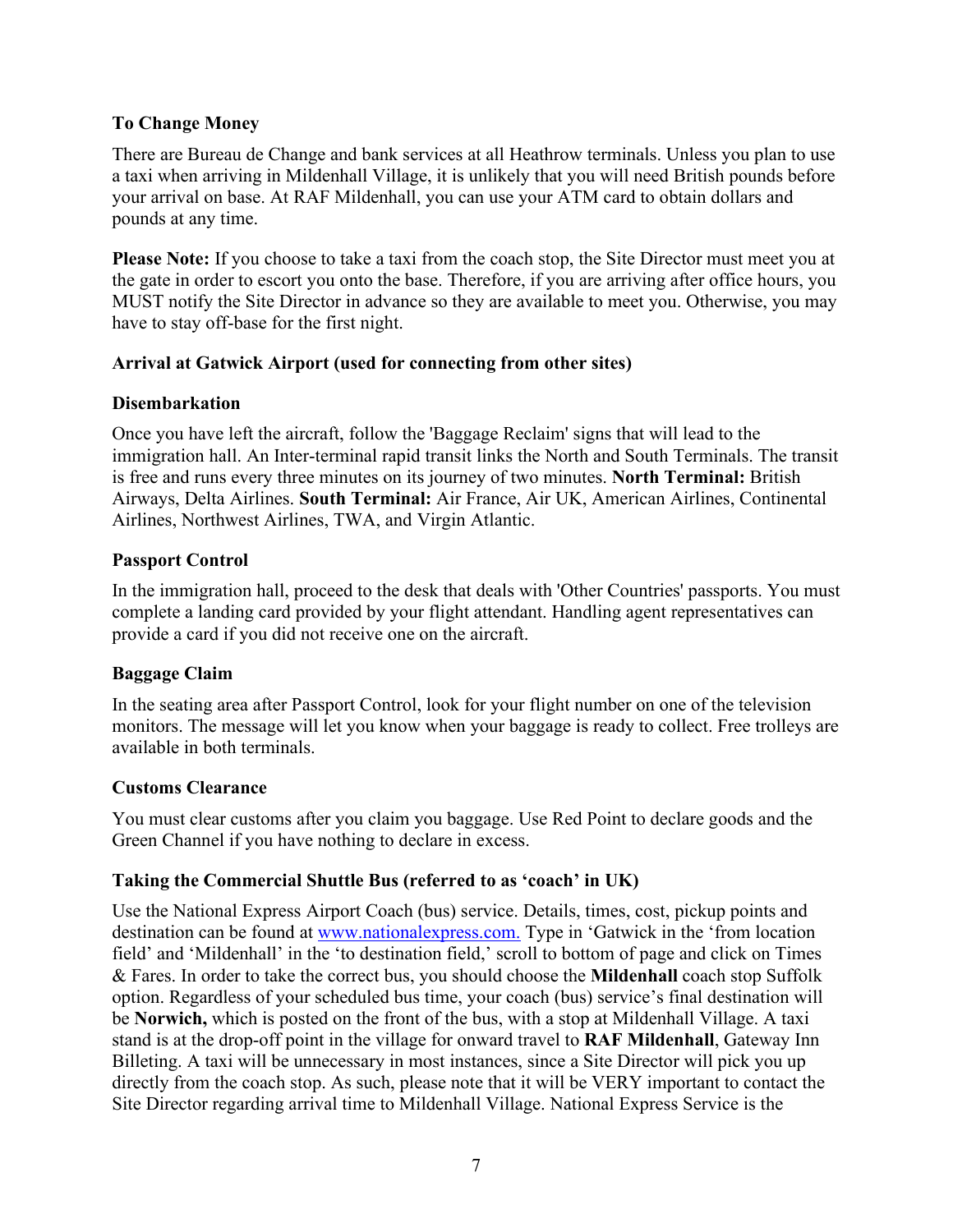recommended service when flying into Stansted, Heathrow or Gatwick Airports for eventual arrival in the RAF Mildenhall/RAF Lakenheath area.

Departure times for the bus range 24 hours a day. The bus journey time will vary greatly depending on what time you're departing the airport. It could take as little as approximately three hours or as much as nearly five hours. The difference is due to stops in London and/or Stansted Airport on the way to Mildenhall Village. Please allow 60-90 minutes after you depart the plane on arrival to clear customs when planning your bus schedule.

#### **To Change Money**

There is a Bureau de Change throughout both terminals. Unless you plan to use a taxi when arriving in Mildenhall Village, it is unlikely that you will need British pounds before your arrival on base. At RAF Mildenhall, you can use your ATM card to obtain dollars and pounds at any time.

**Please Note:** If you choose to take a taxi from the coach stop, the Site Director must meet you at the gate in order to escort you onto the base. Therefore, if you are arriving after office hours, you MUST notify the Site Director in advance so they are available to meet you. Otherwise, you may have to stay off-base for the first night.

## **Arrival at Stansted Airport (used if travelling from within Europe)**

#### **Disembarkation**

After you leave the aircraft, follow the signs for "Baggage Reclaim." The transit system will take you to Immigration Hall; journey time is 2 minutes.

## **Passport Control**

Go to the desk dealing with your passport type (e.g., "Other countries" or Non-EC"); complete a landing card provided by your flight attendant.

## **Baggage Claim**

When your flight number appears on one of the displays, note the Baggage Reclaim unit that will carry your luggage. Free trolleys are available.

#### **Customs Clearance**

Use the Red Channel if you have goods to declare; use the Green Channel if you have nothing to declare.

#### **Taking the Commercial Shuttle Bus**

Use the National Express Airport Coach (bus) service. Details, times, cost, pickup points and destination can be found at [www.nationalexpress.com.](http://www.gobycoach.com/TravelEnq/TravelEnq.cfm) Type in 'Stansted' in the 'from location field' and 'Mildenhall' in the 'to destination field,' scroll to bottom of page and click on Times & Fares. In order to take the correct bus, you should **choose the Mildenhall coach stop,** and NOT the RAF Mildenhall option. Regardless of your scheduled bus time, your coach (bus) service's final destination will be **Norwich**, which is posted on the front of the bus, with a stop at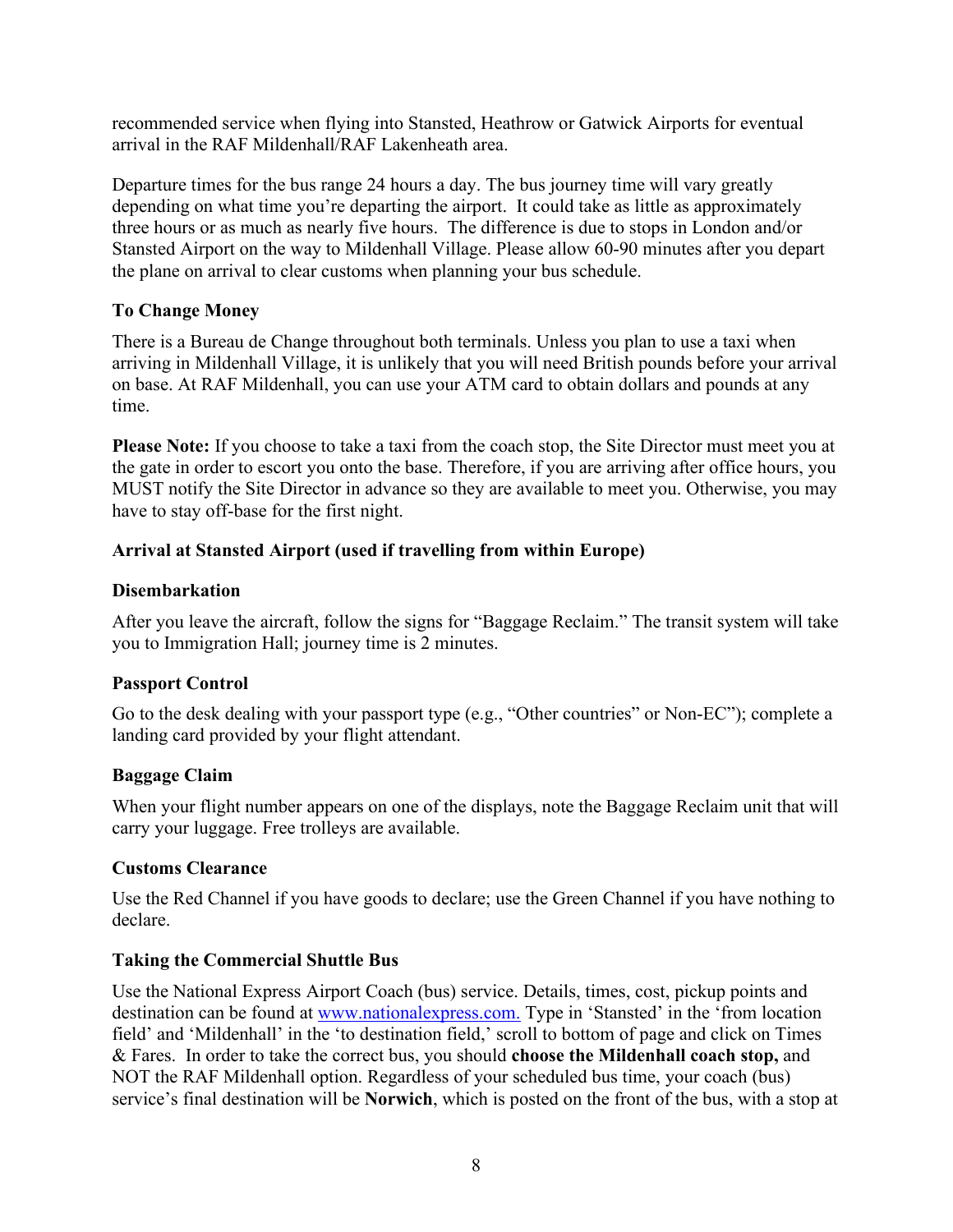Mildenhall Village. A taxi stand is at the drop-off point in the village for onward travel to **RAF Mildenhall,** Gateway Inn Billeting. A taxi will be unnecessary in most instances, since a Site Director will pick you up directly from the coach stop. As such, please note that it will be **very** important to contact the Site Director regarding arrival time to Mildenhall Village. National Express Service is the recommended service when flying into Stansted, Heathrow or Gatwick Airports for eventual arrival in the RAF Mildenhall/RAF Lakenheath area. Departure times for the bus range 24 hours a day. **The bus journey runs just over an hour.** Please allow 60- 90 minutes to clear customs when planning your bus schedule.

### **To Change Money**

There are Bureau de Change is located between the Departures and International Arrivals Concourses. Unless you plan to use a taxi when arriving in Mildenhall Village, it is unlikely that you will need British pounds before your arrival on base. At RAF Mildenhall, you can use your ATM card to obtain dollars and pounds at any time.

**Please Note:** If you choose to take a taxi from the coach stop, the Site Director must meet you at the gate in order to escort you onto the base. Therefore, if you are arriving after office hours, you **must** notify the Site Director in advance so they are available to meet you. Otherwise, you may have to stay off-base for the first night

#### **Departure from Heathrow Airport**

#### **Arrival by Bus at Airport**

Most bus (coach) services arrive at the Central Coach Station; please follow the signs to Terminal 3 (Main International Departures Terminal) unless flying British Airways, in which case you will make your way to Terminal 5.

#### **Passport Control**

HM (Her Majesty's) Immigration officials will examine passports before passengers proceed to the boarding gate.

#### **Security**

Airport security is very tight. You will be asked questions about your luggage, and all hand baggage may be x-rayed and/or hand searched. An additional security check is completed and random searches of passengers and luggage can also be expected.

#### **Departure from Gatwick Airport**

#### **Arrival by Bus at Airport**

All bus (coach) services are located on the ground floor of the South Terminal. Most international flights will depart out of the South Terminal. A shuttle bus runs between South and North if you'll be departing from the North Terminal. Please double check your departure terminal.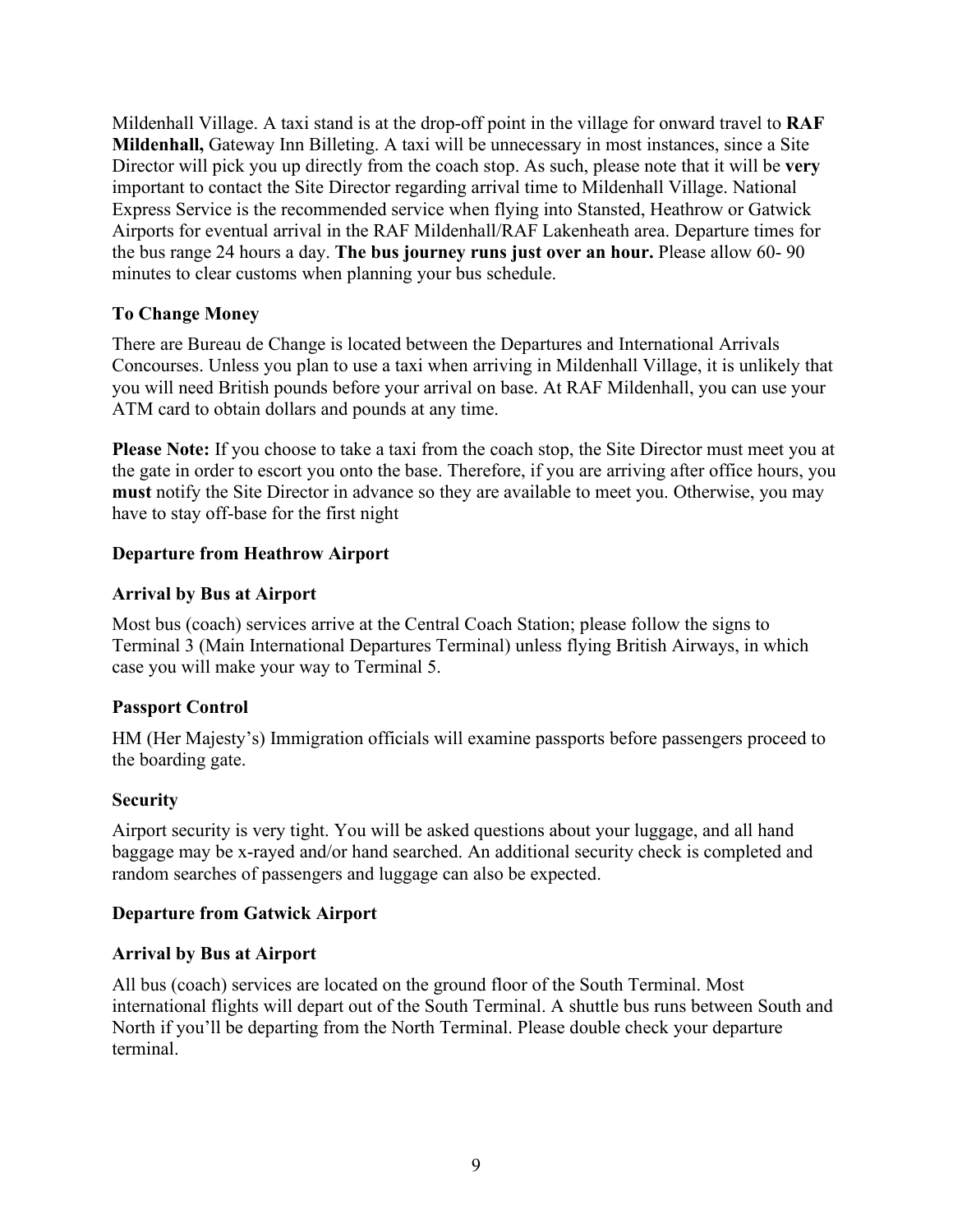## **Check-In**

Present ticket and passport. Baggage will be weighed and transferred to the aircraft. A boarding card will be issued.

## **Passport Control**

After the security check, HM Immigration officials will inspect your passport.

## **Security**

Before entering the departure lounge, airport security will inspect your boarding card. A security search, to include x-ray inspection of hand luggage, will follow.

## **Boarding**

Television monitors list flight departures (boarding time and gate number). **No flight announcements are made.** Be at your departure gate no less than 45 minutes before departure as boarding will commence at this time.

## **Departure from Stansted Airport**

## **Arrival at Airport by Bus**

The bus (coach) station is located in front of the terminal forecourt; reach the terminal by pedestrian subway then take the lift (elevator), escalator or ramp. Signs are posted throughout the arrival area- follow directions on signage.

#### **Check-In**

Flight departure information (flight number, destination, and check-in desk number) is displayed at the forecourt end of the check-in islands. Check in closes promptly 45 minutes prior to your flight.

#### **Passport Control**

After the security check, HM Immigration officials will inspect your passport.

#### **Security**

Before entering the International Departures Lounge or the Domestic Departures Channel, passengers must pass through a security check area. Boarding cards must be shown.

#### **Coach Station Locations**

#### **Heathrow Airport:**

If arriving at Heathrow, Terminal 1, 2 or 3, go to the Central Coach (bus) Station for tickets and departure on National Express Coach Service 727.

If arriving at Heathrow, Terminal 4, go to the Coach Station for tickets and departure at Stops 9 or 10 for National Express Bus Service 727.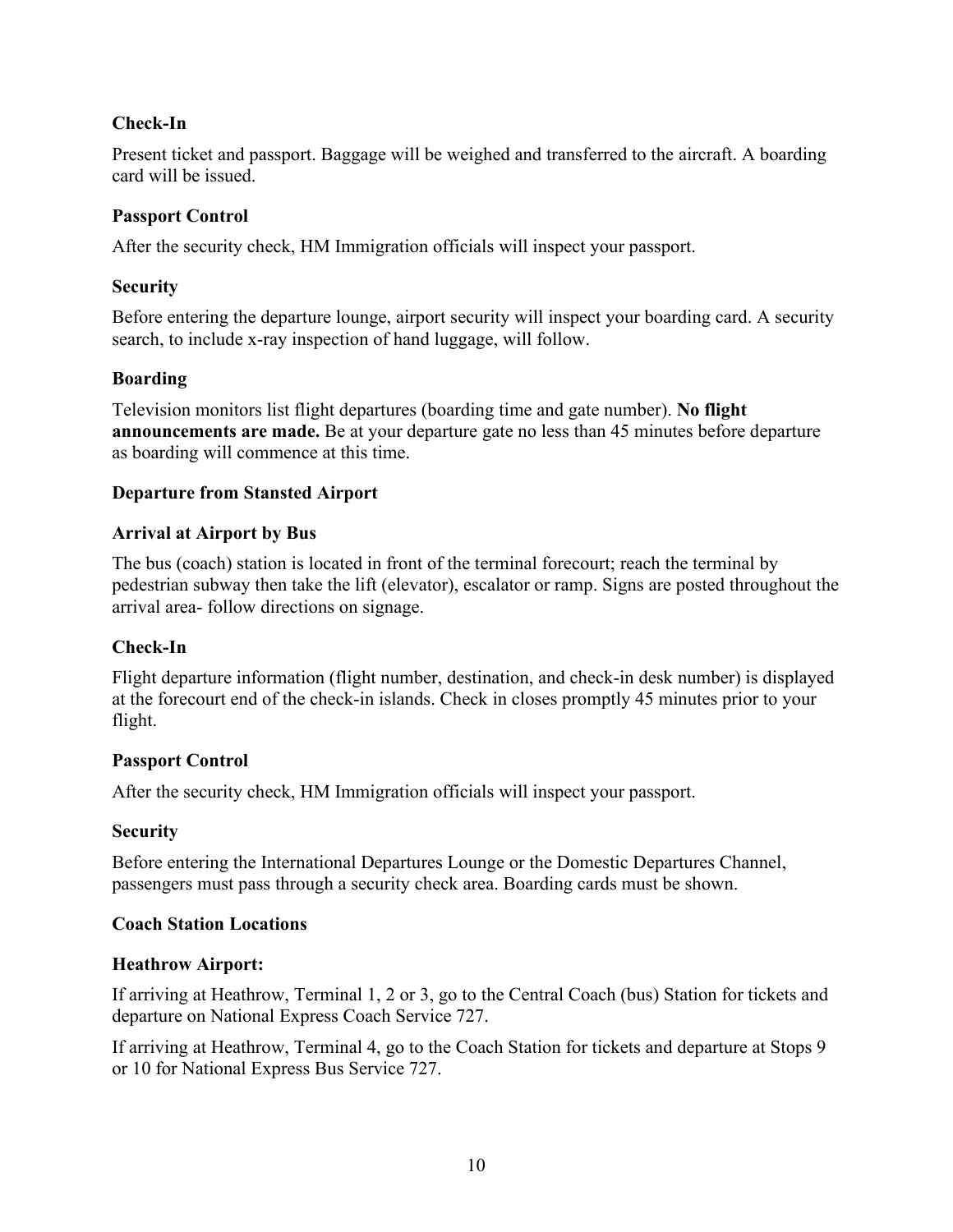#### **Gatwick Airport:**

Those arriving at Gatwick may arrive at two different areas.

If you land at the north terminal, to Ground Level, Stop 2 for National Express Coach (bus) Service 727.

Those landing at the south terminal need to come out of the international arrival's area through the baggage claim area and through customs.

After leaving customs, make an immediate right turn and go toward the travel and information center.

Once there, make an immediate left and look for signs "To parking and ground transportation". It will be straight ahead of you. This will take you outside to the ground transportation area. Go down the steps where you will arrive at the coach station/departure, Stop 4 for National Express Bus Service 727.

#### **Stansted Airport:**

Follow the signs for Ground Transport/Coach Station/Departures just outside the airport for National Express Coach (bus) Service, with the final destination posted as Norwich.

## **Base Access/Privileges**

By contract, we must have those who are here to teach go through the established procedure for access. These procedures, because of current security needs, necessarily change with or without notice to us. We appreciate your understanding that we are informing and preparing ourselves for your in-processing to the best of our ability. As well, you must be supported with privileges so that health care, legal assistance, and other services can be provided in cases of emergency. We are advised to notify the travel and contract support offices, if anyone attempts to opt out of this. We are living in times of very high security concerns and we must follow these guidelines or we will not be in contract compliance.

<span id="page-10-0"></span>A valid, non-expired passport is required for base access on RAF Mildenhall.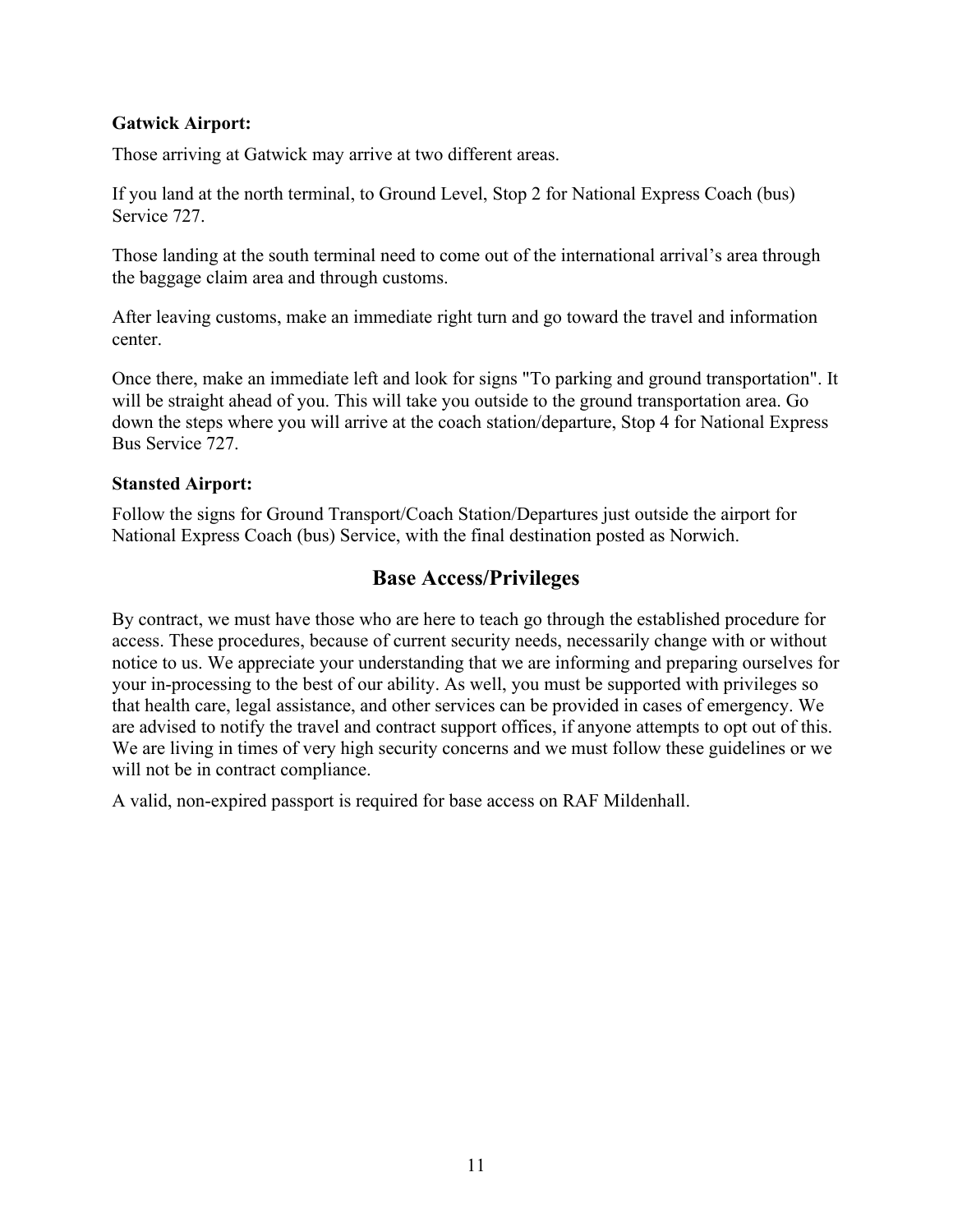## **Lodging**

## **Gateway Inn (primary lodging)**

#### **Location**

Bldg 459 RAF Mildenhall

#### **Mailing address**

100 MWMH Reservations APO, AE 09459

#### **Email**

[lodgemhz@mildenhall.af.mil](mailto:lodgemhz@mildenhall.af.mil)

#### **Phone**

- From United States: 011-44-1638-54-6001
- From Europe: 00+44-1638-54-6001
- Within England: (0-1638) 54-6001
- From a military DSN phone: 238-6001

#### **Fax**

- From a civilian phone: (0-1638) 54-3688
- From a military/DSN phone: 238-3688

#### **Check-in Time**

1400 (2:00 pm). Late check-in is available, but must be paid in advance with credit card for room to be held after 1800.

#### **Check-out Time**

1100 (11:00 am)

#### **Typical Room Assignment and Cost per Night**

• Standard Room (Double): \$148.00

#### **Methods of Payment Accepted**

- U.S. Cash
- U.S. Personal Checks
- U.S. Traveler's Checks
- Local Cash Currency (pounds)
- MasterCard/Eurocard
- VISA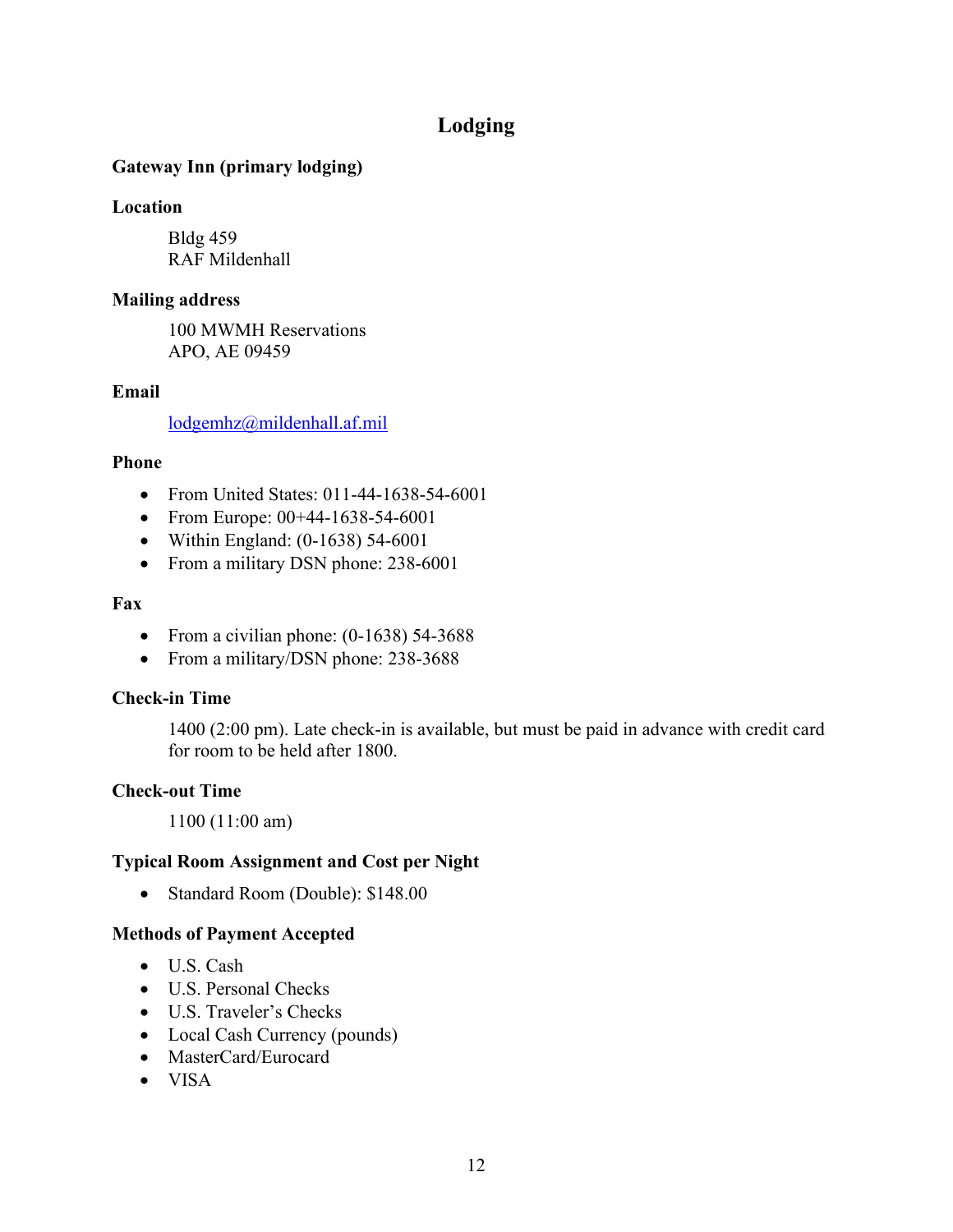#### **Beds in Typical Room Assignment**

One double bed (some rooms have two twins).

#### **Amenities in Typical Room Assignment**

- Alarm Clock
- Bar
- Telephone (military)
- Coffee Maker
- Telephone (commercial/civilian)
- VCR/DVD
- Desk/Chair
- Television; local programs
- Fan
- Television with AFN and/or CNN
- Toiletries (soap, shampoo, etc.)
- Radio
- Iron & Ironing Board
- Kitchenette
- Microwave Oven (kitchen)
- Wash/face cloth
- Mini-Refrigerator (kitchen)

#### **Bathroom Facilities in Typical Room Assignment**

Private tub and shower, wash basin and toilet

#### **Electricity in Room**

110 volt and 220 volt. You must provide your own plug adapters (note that British plugs are different from those used elsewhere in Europe).

#### **Facilities within Gateway Inn**

- Laundry room
- Public civilian telephone
- Ice machine
- Military telephone
- Purchase of incidentals
- AT&T or MCI phone (access through desk)
- Video tape rental
- 24-hour desk service

#### **Smoking Policy**

Smoking is not allowed anywhere in the facility. Designated smoking areas are outside.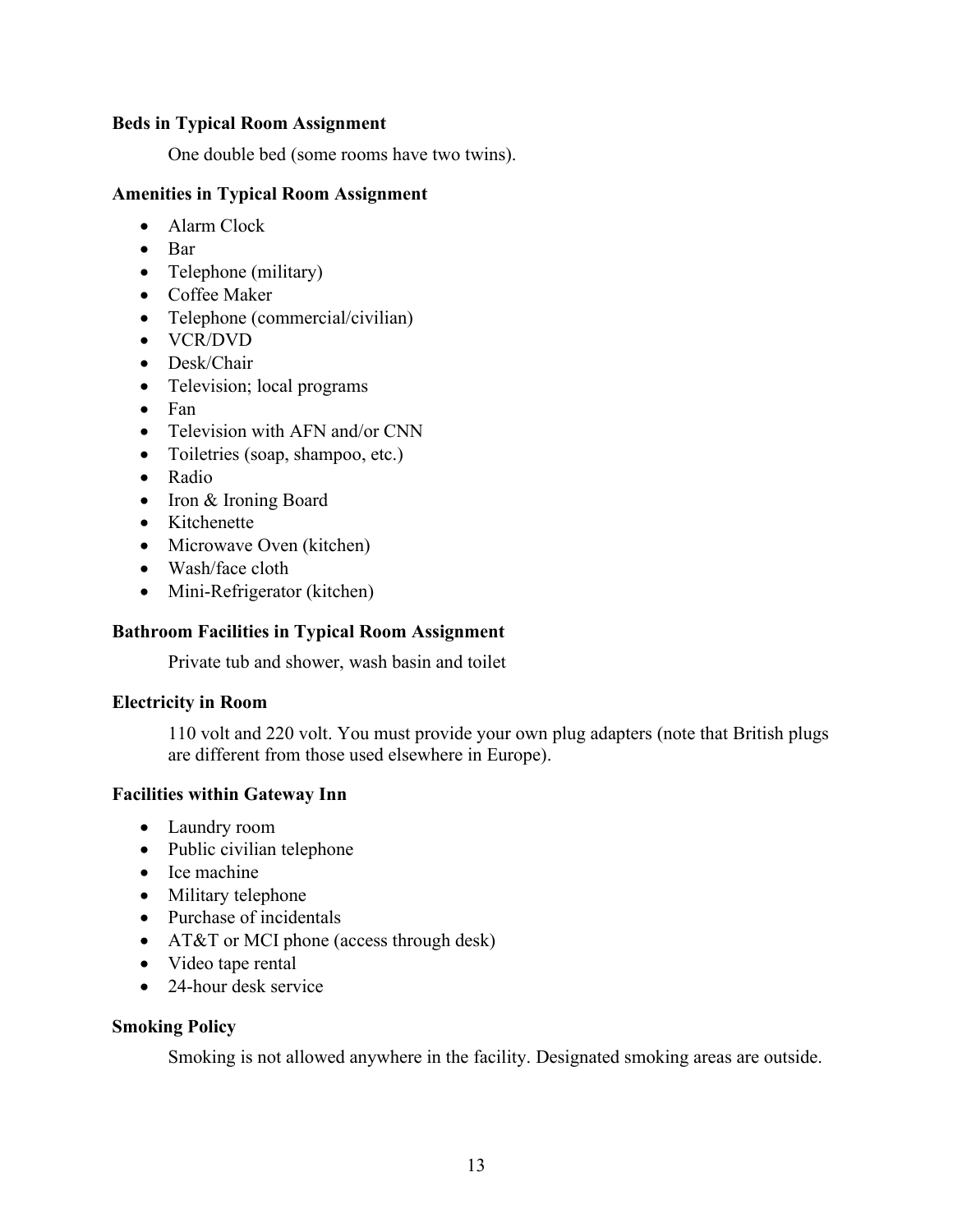#### **Facilities within walking distance of Gateway Inn:**

- Education center/OU office (Bldg 427)
- Usual class location (Bldg 427)
- Secondary class location (Bldg 422)
- Primary breakfast facilities (Bldg 437)
- Closest full-service restaurant (Bldg 464)
- Closest fast-food restaurant (Bldg 423)

#### **Policies Regarding Reservations and Room Assignments**

Reservations:

Reservations are for official purposes only and are made by the Site Director. Spouses may not stay in billeting. Please be advised that if you plan on bringing family members you need to notify the Site Director **prior to your arrival**. You will be unable to sign them on and off base, so they will have to stay at the off-base accommodation.

Check in:

Room assignments are made on a daily basis.

"Bumping":

Once reservations are made, "bumping" is a last resort. However, if this happens alternate accommodations will be made. Billeting is assigned according to USAF regulation; a "priority placement" system is in operation.

Policies Regarding Accompanying Persons:

Spouses and children, other relatives and non-related companions may not stay in billeting or have access to the base. (see Secondary Lodging available). Base billeting is only required to provide a regular single occupancy room to faculty. Should you have additional needs (larger room, suite or have family members along) you will need to stay in the Secondary Lodging facility. Any cost beyond that which is normally provided will be your responsibility to cover.

#### **Riverside House Hotel (secondary lodging)**

#### **Location**

Mildenhall

#### **Mailing Address**

17 Mill St. Mildenhall, Suffolk IP28 7DP

#### **Phone**

- From United States:  $011+44-1638-71-7274$
- From Europe:  $00 + 44 1638 71 7274$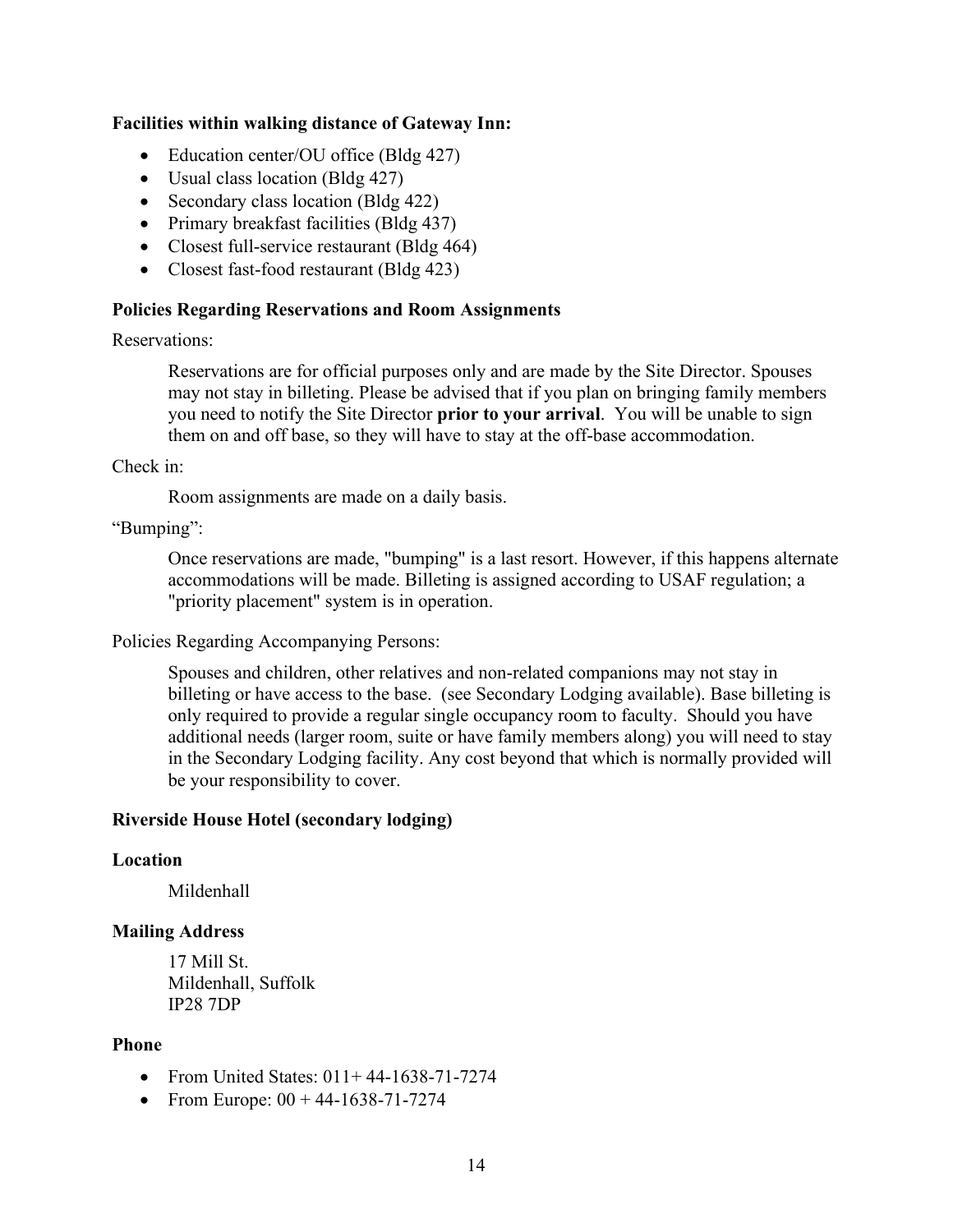• From Within England: (0-1638) 71-7274

### **Check-in Time**

After 1500 (3:00 pm). Late check-in is available with prior notification.

## **Check-out Time**

1000 (10:00 am)

## **Typical Room Assignment and Cost per Night**

• Single/Double: £95 (additional rooms may be required dependent on the number of people in the party, please contact Site Director with details if more than one person will be arriving/staying).

## **Methods of Payment Accepted**

- Local Cash Currency (pounds)
- MasterCard
- VISA

## **Beds in Typical Room Assignment**

One single or one double/queen.

## **Amenities in Typical Room Assignment**

- Telephone
- Coffee/Tea maker
- A/C Unit
- WiFi
- TV

## **Bathroom Facilities in Typical Room Assignment**

Private tub and shower, wash basin and toilet

#### **Electricity in Room**

220 volt only (transformer required for 110 volt appliances; special U.K. plug adapter required for dual voltage appliances)

#### **Facilities within Riverside House Hotel**

- Public civilian telephone
- Breakfast (included in room cost)
- Bar/Restaurant/Lounge

#### **Smoking Policy**

Smoking is allowed in designated areas outside of the facility.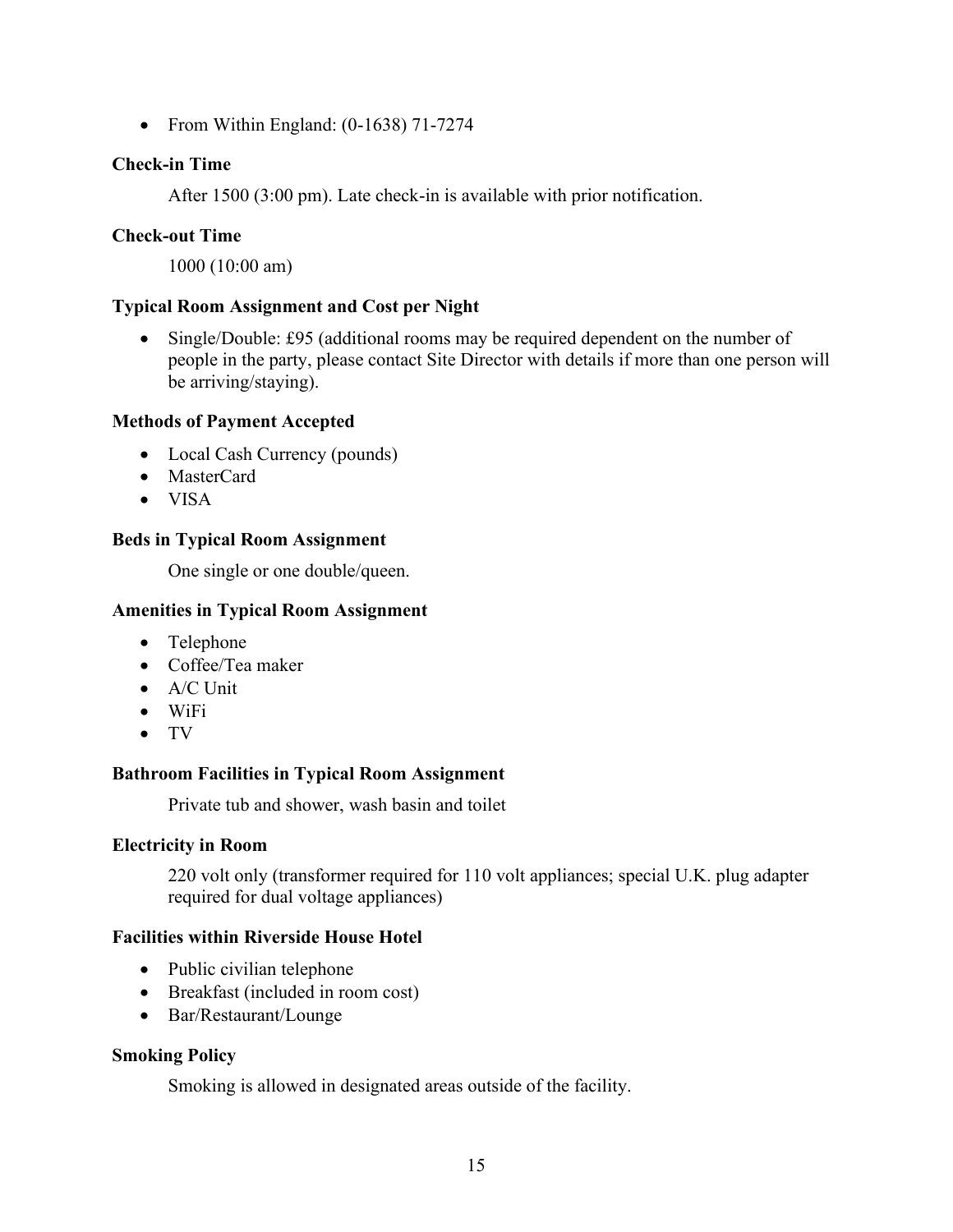#### **Distances from Riverside House Hotel to**

- Education center/OU office (Bldg. 427) 4.0 Miles (Taxi)
- Usual class location (Mildenhall Building 422) 4.0 Miles (Taxi)
- Primary breakfast facilities In hotel
- Closest full-service restaurant In hotel
- Closest fast-food restaurant (Food Mall) 3.8 Miles (Taxi)

#### **Policies Regarding Reservations and Room Assignments**

#### Reservations

Reservations made separately from on-base accommodation. Spouses and guests may stay at Riverside House Hotel during any period.

Check in

Room assignments are made prior to arrival based on accommodation booked.

"Bumping"

Once reservations are made, "bumping" does not occur.

Cancellations

Must be made 24 hours prior. Charges may be incurred for cancellations made 24 hours or less before the reservation unless the room can be re-let.

Policies Regarding Accompanying Persons

<span id="page-15-0"></span>Spouses and children are allowed in off base lodging. Any accompanying family, friends, etc. can be accommodated at additional cost and if either is beyond that which is normally provided it will be your responsibility to cover the difference.

## **Administrative Support at Mildenhall**

Please refer to the Extended Campus Faculty Guide for an overview of the duties and responsibilities of OU Site Directors.

#### **Computer Support**

- Professors may make arrangements with the Site Director to use the computer for courserelated tasks during regular office hours when equipment is not needed by the Site Director.
- Billeting rooms have WiFi access. Billeting office has wireless access in lobby area and a "community computer" from which you may check email, weather, etc. Computer applications such as Word, Excel, etc are not available and downloading is not permitted.
- Base Library Workstations allow for internet access as well as full use of other applications/programs. Downloading is permitted, however, must conform to restrictions on "appropriate material." Wireless access is also available for patrons who have their own laptop and network card.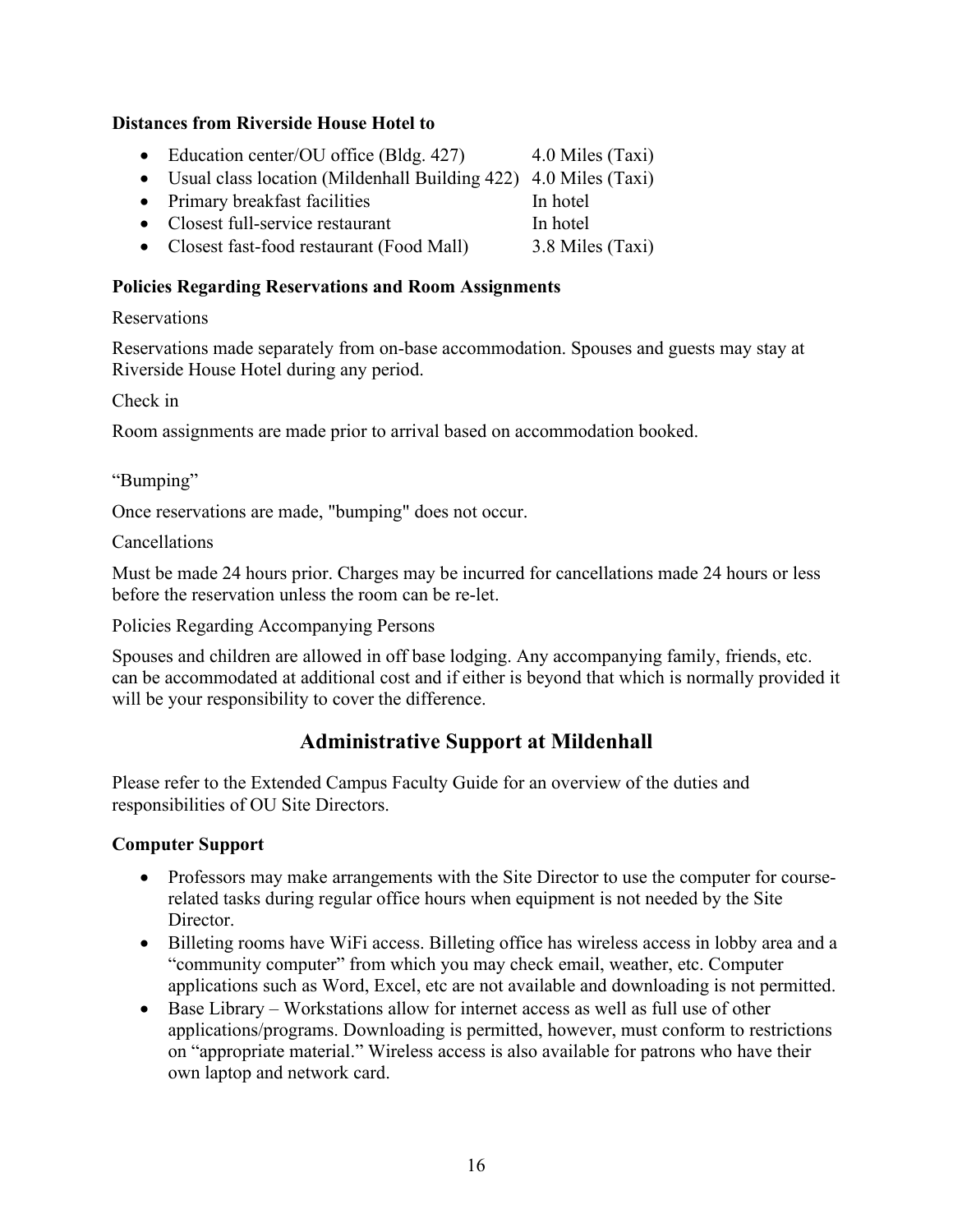• Bob Hope Community Center features internet café style workstations. Fairly limited usage capability; no downloading, printing, etc.

## **Audio/Visual Support**

Laptop, DVD player, In-focus projector, SMART boards, and whiteboard with markers are all available to the professor.

## **Materials and Supplies**

Please return unused materials and supplies for use by the next professor as supplies are limited.

| Equipment                | <b>Availability</b>                                     |
|--------------------------|---------------------------------------------------------|
| Dry erase board supplies | If needed, from Site Director                           |
| Office supplies          | Limited quantities available from Site Director         |
| Course materials         | Faculty must bring their own texts and course materials |

## **Mildenhall Classroom Facilities**

## <span id="page-16-0"></span>**Hours of Class**

- Tuesday Friday: 1800-2130 (6:00-9:30 PM)
- Saturday & Sunday: 0830-1630 (8:30 AM-4:30 PM)

## **Primary Classroom**

Education Center, Bldg. 427

## **Distance to classroom from**

• Gateway Inn: 2 blocks

## **Typical Classroom Assignment**

- Tables and chairs
- Maximum student capacity: 30
- White board
- Furniture may be moved if replaced to original arrangement
- Eating and/or drinking not **officially** allowed in classroom
- Radiant heat
- A desktop computer with LAN internet access is available in the classroom; it is recommended that professors bring a thumb drive loaded with their presentations

#### **Facilities near Classroom**

| <b>Facility</b> | Location        |
|-----------------|-----------------|
| Restrooms       | Within building |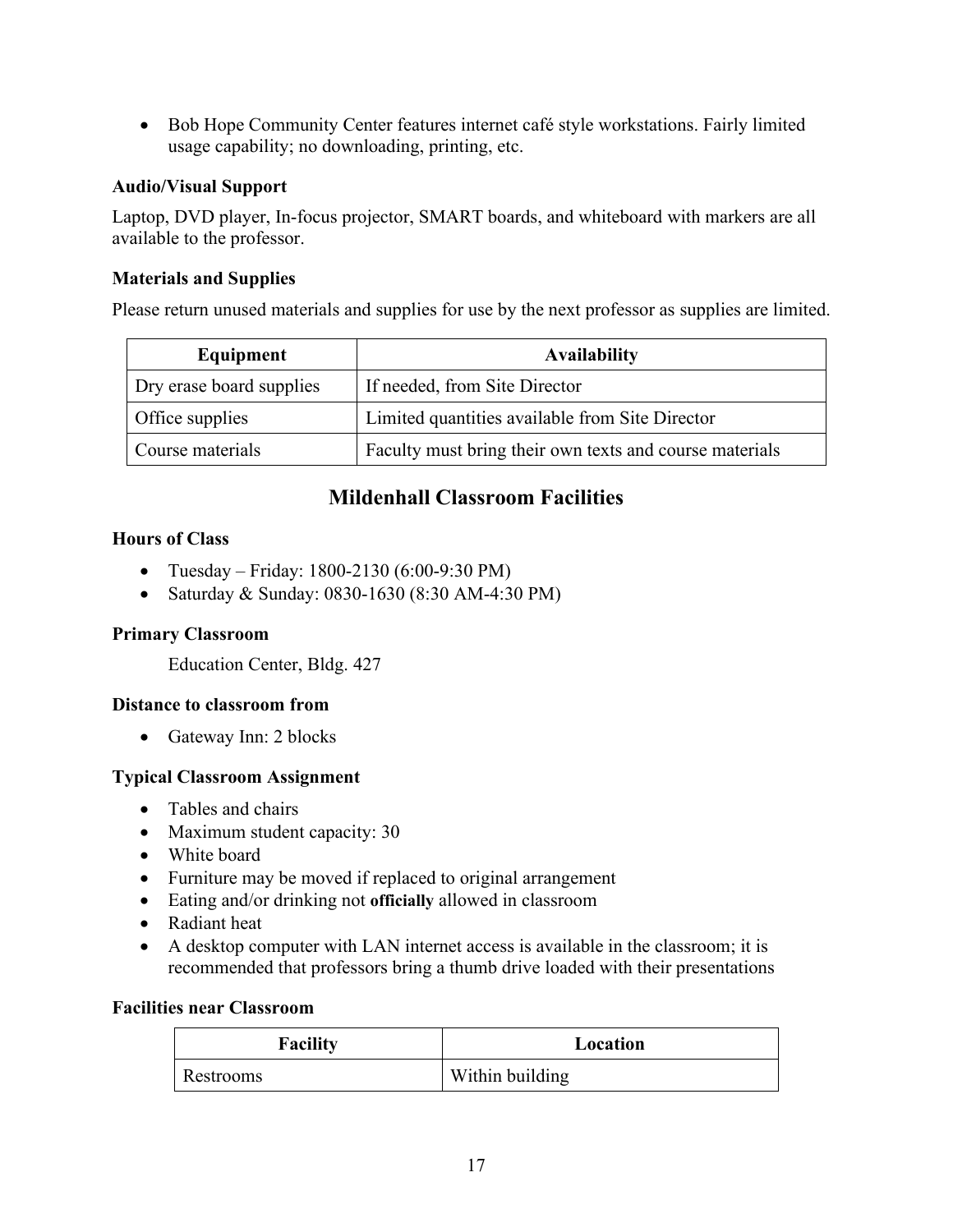| <b>Facility</b>                        | Location                                           |
|----------------------------------------|----------------------------------------------------|
| Snack and Beverage vending<br>machines | Bob Hope sells soda and snacks                     |
| Snack bar/fast food restaurants        | Within one block – Galaxy club and<br><b>BXtra</b> |
| Smoking area                           | Outside building                                   |

#### **Audio/Visual Equipment**

Projector and screen (always in room); SMART Board

#### **Building Security**

An employee of the University of Oklahoma is responsible for locking and unlocking the building before and after class. Please ensure all windows are closed and locked prior to leaving building each evening/afternoon.

#### **Other Classroom Policies and Procedures**

Room assignments are coordinated through the education center. Instructor and students are responsible for the condition of the classroom. In case of an emergency, contact:

- Security police: 999
- Ambulance: 999
- Fire: 999

#### **Secondary Classroom: Bldg. 422**

#### **Distance from**

• Gateway Inn: 2 blocks

#### **Typical Classroom Assignment**

- Tables and chairs
- Maximum student capacity: 30
- Dry board/white board
- Radiators (adjustable)
- Ceiling fans
- Eating/drinking allowed in room IF cleaned up thoroughly and trash can emptied into dumpster after each class.

#### **Facilities near Classroom**

| <b>Facility</b>                 | Location                                             |
|---------------------------------|------------------------------------------------------|
| Restrooms                       | In building                                          |
| Snack bar/fast food restaurants | Within two blocks – Galaxy Club $\&$<br><b>BXtra</b> |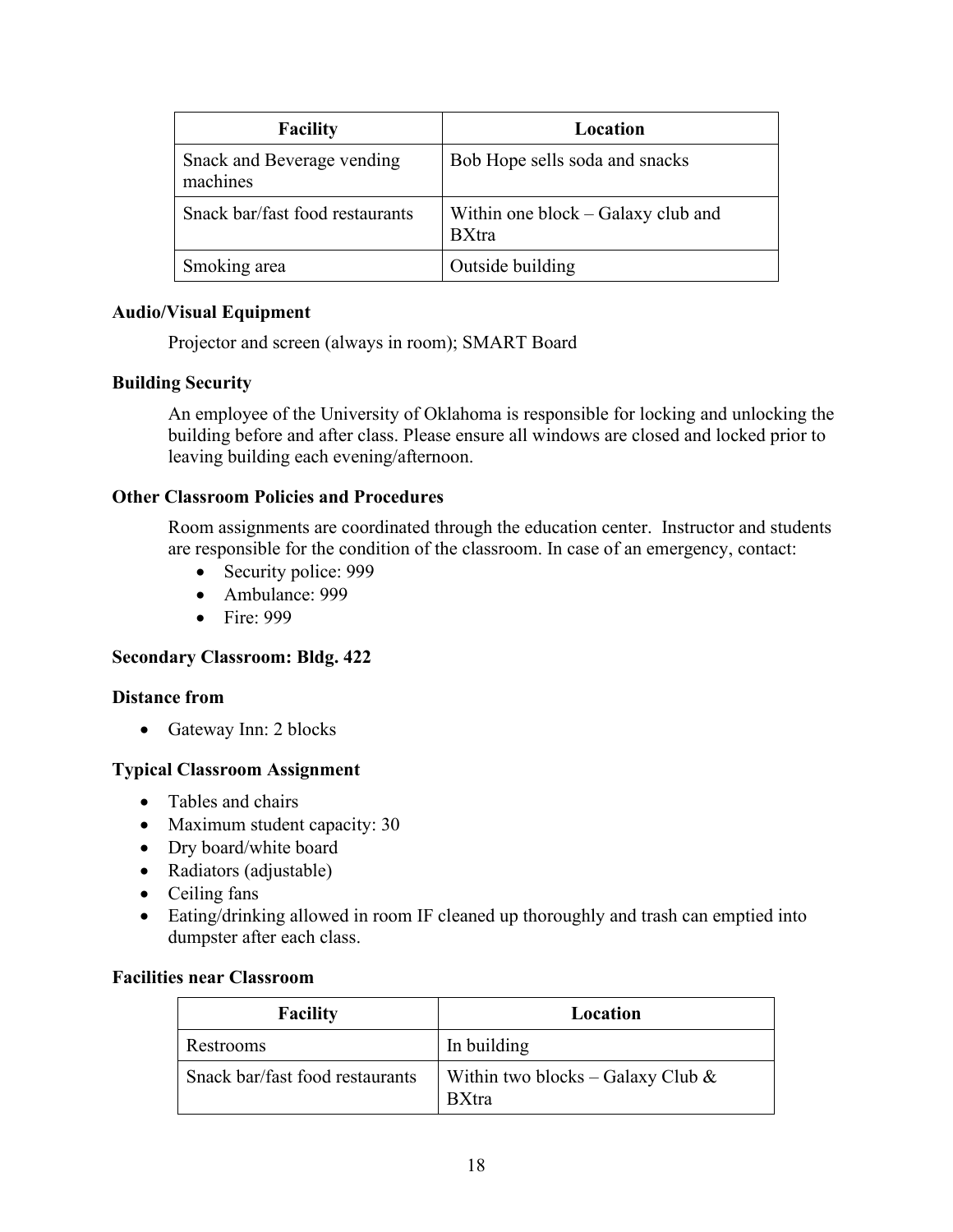| <b>Facility</b>  | Location                         |
|------------------|----------------------------------|
| Beverage vending | <b>Bob Hope Community Center</b> |
| Smoking area     | Outside building                 |

#### **Audio/Visual Equipment**

- Projector (in room)
- SMART Board
- Computer

#### **Building Security**

An employee of the University of Oklahoma is responsible for locking and unlocking the building before and after class. Please ensure all windows are closed and locked prior to leaving the building each night/afternoon.

#### **Other Classroom Policies and Procedures**

Room assignments are coordinated through the education center. Instructor and students are responsible for the condition of the classroom. In case of an emergency, contact:

- Security police: 999
- Ambulance: 999
- Fire: 999

#### **Transportation between Lodging and Classrooms**

#### **Walking Distance from Gateway Inn to:**

- Primary classroom: 2 blocks
- Secondary classroom: 2 blocks

The Site Director is available on the first day of class for registration and to provide transportation that day. The professor will make arrangements for transportation for the other days.

#### **Taxi:**

M&L Taxis Phone: [01638 712261](javascript:void(0))

<span id="page-18-0"></span>Phoenix Taxis Phone: 01638 533060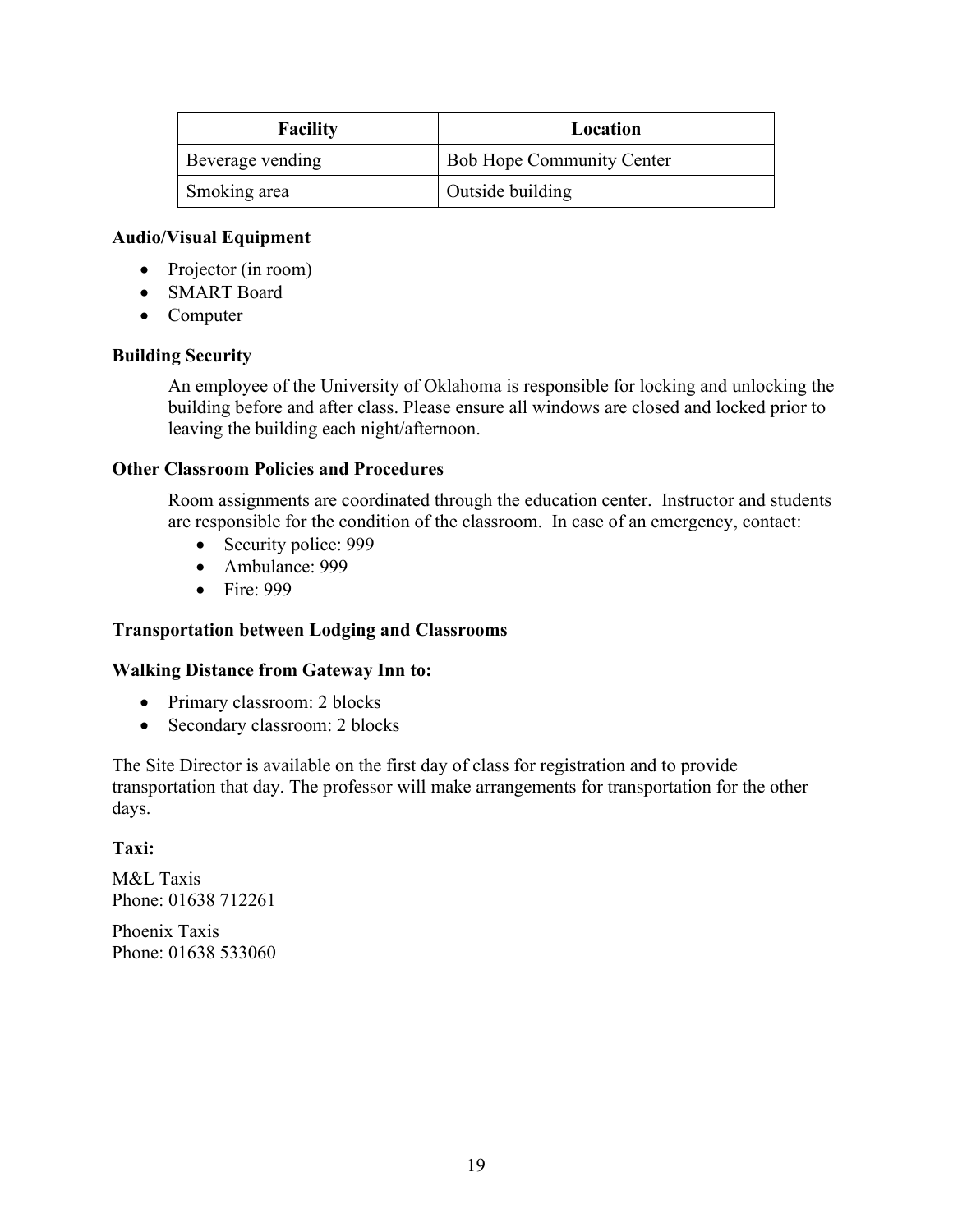## **Library at RAF Mildenhall**

#### **Location**

Building 425

#### **Phone**

Military: 238-2352 Civilian: 01638 542352

#### **Hours**

- Monday, Tuesday, Friday:  $1000 1800 (10:00 \text{ am} 6:00 \text{ pm})$
- Wednesday/Thursday:  $1000 1900 (10:00 \text{ am} 7:00 \text{ pm})$
- Saturday:  $1000 1400 (10:00 \text{ am} 2:00 \text{ pm})$
- Family/Goal Days: Closed
- Sundays and US Holidays: Closed

#### **Type of Library**

Base library featuring fiction, non-fiction and reference.

| <b>Resource</b>           | <b>Availability</b>                                                                                               |
|---------------------------|-------------------------------------------------------------------------------------------------------------------|
| Circulating book holdings | 16,000                                                                                                            |
| Reference book holdings   | 2% of holdings                                                                                                    |
| Periodical holdings       | Popular, mission-essential educational and current affairs                                                        |
| CD-ROM holdings           | Proquest (magazines, articles)                                                                                    |
| ERIC holdings             | Not available                                                                                                     |
| Video tapes               | Family, popular and CLEP                                                                                          |
| Other resources           | Computer lab, photocopying (10 cents per copy), audio<br>tapes (fiction), internet access and inter-library loan. |

#### **Lending Policies and Procedures**

- Loan period for books: 3 weeks
- <span id="page-19-0"></span>• Loan period for video tapes: 3 weeks